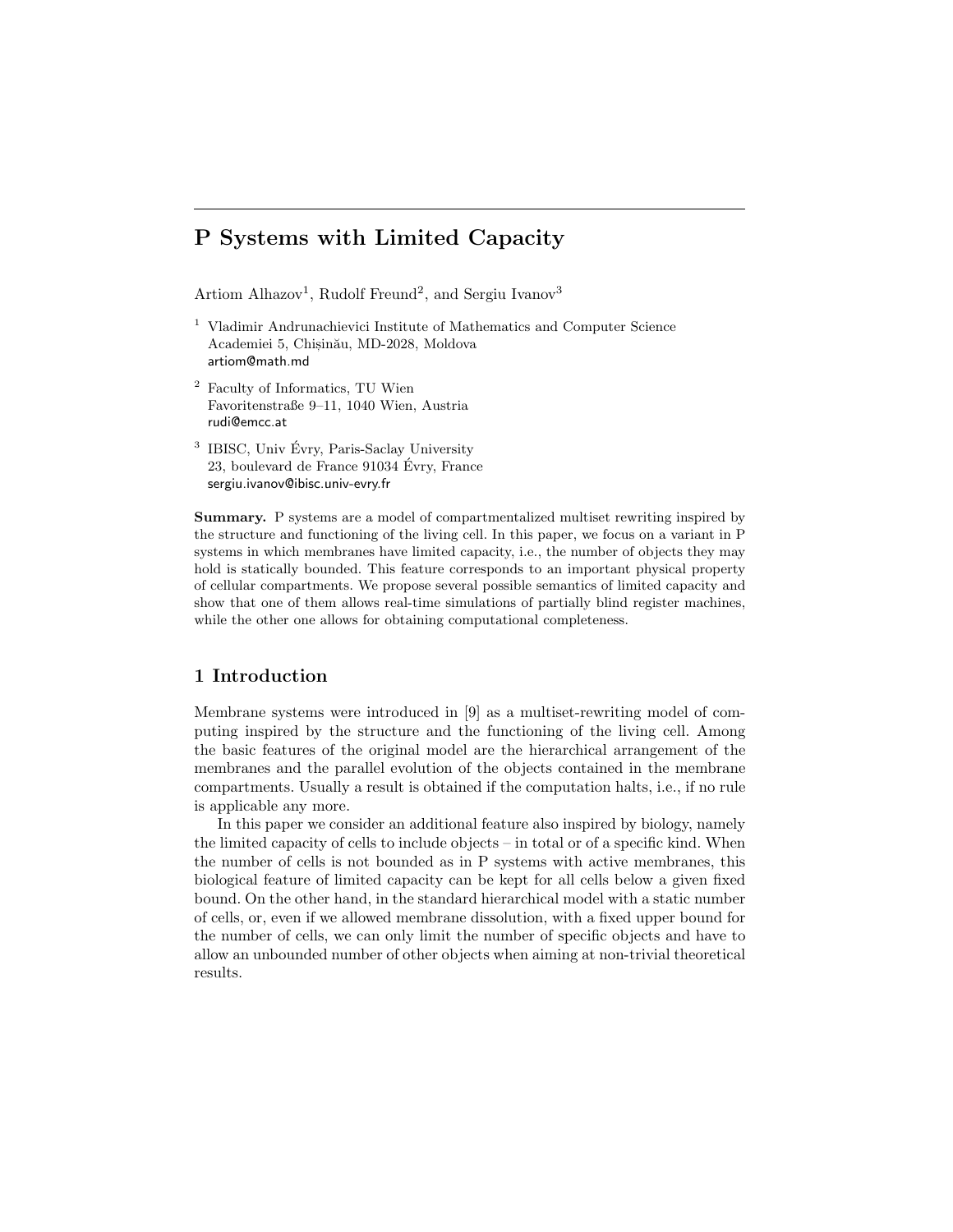When the number of cells is not bounded because of using membrane creation and/or membrane division (together with membrane dissolution), the number of objects in one cell/membrane can even be restricted to one, still allowing for obtaining computational completeness, thereby counting the number of membranes/cells instead of the number of objects in an output membrane/cell; for example, see [1, 4, 3].

In this paper we now propose this new feature of limited capacity for (specific) objects to be contained in a cell or a membrane region and several semantics of how to treat the situation when the application of a (multiset of) rule(s) would violate this limiting condition. We will only investigate two special variants in more detail, both of them blocking or aborting computations which try to apply a multiset of rules leading to a violation of the limited capacity conditions. For the first variant we show that it allows for real-time simulations of partially blind register machines (PBRM), while the other variant allows for obtaining computational completeness.

The development of the fascinating area of membrane computing during the last two decades is documented in two textbooks, see [10] and [11]. For actual information see the P systems webpage [13] and the issues of the Bulletin of the International Membrane Computing Society and of the Journal of Membrane Computing.

### 2 Definitions

For an alphabet  $V$ , by  $V^*$  we denote the free monoid generated by  $V$  under the operation of concatenation, i.e., containing all possible strings over V. The *empty* string is denoted by  $\lambda$ . For any  $a \in V$  and any string w over A,  $w_a$  denotes the number of symbols a in w.

A multiset M with underlying set A is a pair  $(A, f)$  where  $f : A \to \mathbb{N}$  is a mapping. For a multiset  $M = (A, f)$ , its support is defined as supp $(M) = \{x \in$  $A | f(x) > 0$ . A multiset is called *empty* or *finite* if its support is the empty set or a finite set, respectively. If  $M = (A, f)$  is a finite multiset over A and  $supp(M) =$  $\{a_1, \ldots, a_k\}$ , then it can also be represented by the string  $a_1^{f(a_1)} \ldots a_k^{f(a_k)}$  over the alphabet  $\{a_1, \ldots, a_k\}$ , and, moreover, all permutations of this string precisely identify the same multiset M. For any  $a \in V$  and any multiset M over A,  $M_a$ denotes the number of symbols a in w.

For further notions and results in formal language theory we refer to textbooks like [5] and [12].

#### 2.1 Register Machines

Register machines are well-known universal devices for computing (or generating or accepting) sets of vectors of natural numbers.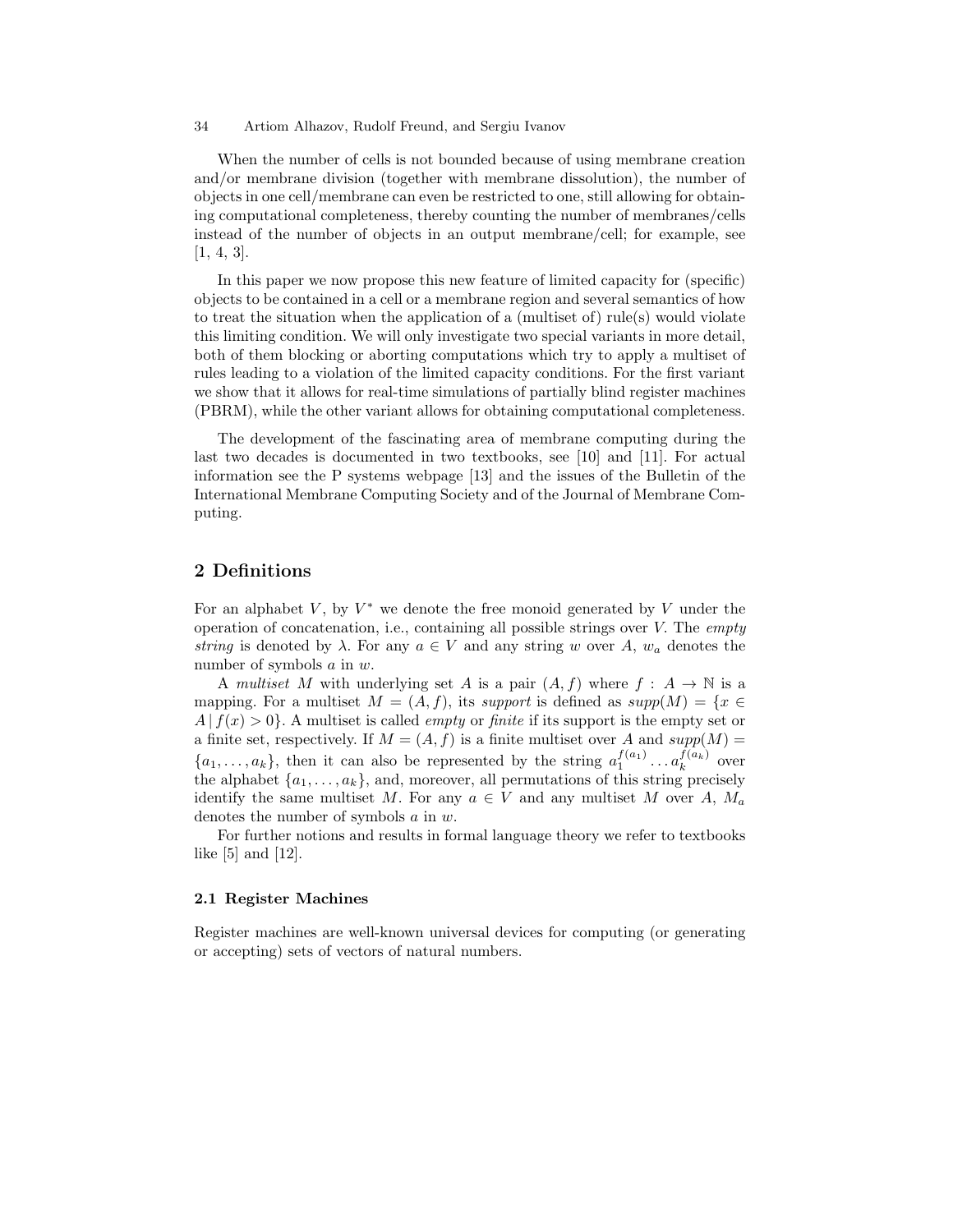Definition 1. A register machine is a construct

$$
M = (m, B, l_0, l_h, P)
$$

where

- m is the number of registers,
- $P$  is the set of instructions bijectively labeled by elements of  $B$ ,
- $l_0 \in B$  is the initial label, and
- $l_h \in B$  is the final label.

The instructions of M can be of the following forms:

- $p : (ADD(r), q, s), with p \in B \setminus \{l_h\}, q, s \in B, 1 \leq r \leq m.$ Increase the value of register r by one, and non-deterministically jump to instruction q or s.
- $p : (SUB(r), q, s), with p \in B \setminus \{l_h\}, q, s \in B, 1 \leq r \leq m.$ If the value of register  $r$  is not zero then decrease the value of register  $r$  by one (decrement case) and jump to instruction  $q$ , otherwise jump to instruction  $s$ ( zero-test case).
- $\bullet$   $l_h$  : HALT. Stop the execution of the register machine.

A configuration of a register machine is described by the contents of each register and by the value of the current label, which indicates the next instruction to be executed.

In the *accepting* case, a computation starts with the input of an *l*-vector of natural numbers in its first  $l$  registers and by executing the first instruction of P (labeled with  $l_0$ ); it terminates with reaching the  $HALT$ -instruction. Without loss of generality, we may assume all registers to be empty at the end of the computation.

In the generating case, a computation starts with all registers being empty and by executing the first instruction of  $P$  (labeled with  $l_0$ ); it terminates with reaching the  $HALT$ -instruction and the output of a k-vector of natural numbers in its last k registers. Without loss of generality, we may assume all registers except the last k output registers to be empty at the end of the computation.

In the *computing* case, a computation starts with the input of a *l*-vector of natural numbers in its first l registers and by executing the first instruction of P (labeled with  $l_0$ ); it terminates with reaching the  $HALT$ -instruction and the output of a k-vector of natural numbers in its last k registers. Without loss of generality, we may assume all registers except the last k output registers to be empty at the end of the computation.

A configuration of a register machine is described by the contents of each register and by the value of the current label, which indicates the next instruction to be executed.  $M$  is called *deterministic* if the ADD-instructions all are of the form  $p:(ADD(r), q)$ .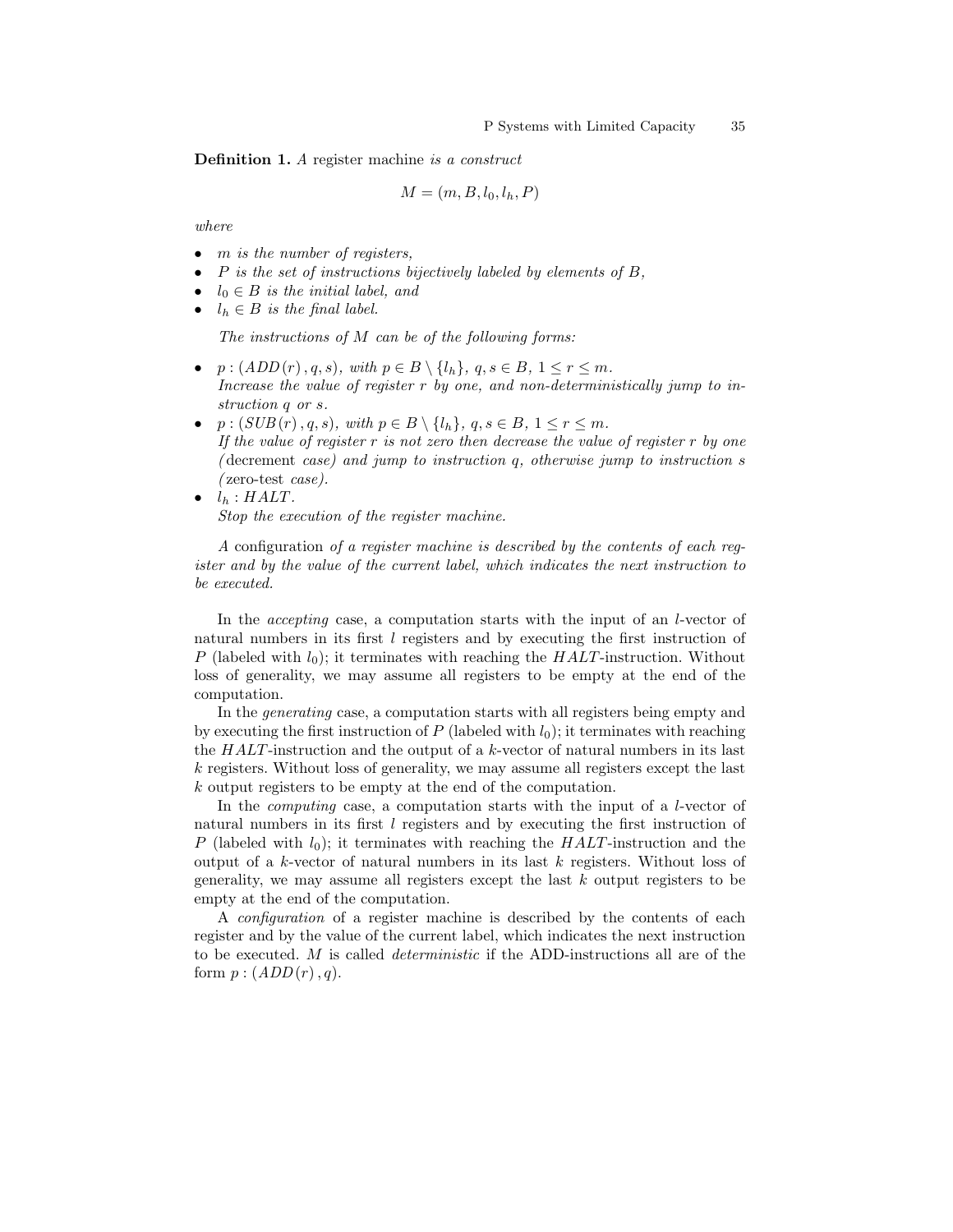For useful results on the computational power of register machines, we refer to [8]; for example, for proving computational completeness results for specific variants of P systems, usually the following formulations of results for register machines generating or accepting recursively enumerable sets of vectors of natural numbers with k components or computing partial recursive relations on vectors of natural numbers are helpful:

Proposition 1. Deterministic register machines can accept any recursively enumerable set of vectors of natural numbers with l components using precisely  $l + 2$ registers. Without loss of generality, we may assume that at the end of an accepting computation all registers are empty.

**Proposition 2.** Register machines can generate any recursively enumerable set of vectors of natural numbers with k components using precisely  $k+2$  registers. Without loss of generality, we may assume that at the end of an accepting computation the first two registers are empty, and, moreover, on the output registers, i.e., the last k registers, no SUB-instruction is ever used.

Proposition 3. Register machines can compute any partial recursive relation on vectors of natural numbers with l components as input and vectors of natural numbers with k components as output using precisely  $l + 2 + k$  registers, where without loss of generality, we may assume that at the end of a successful computation the first  $l + 2$  registers are empty, and, moreover, on the output registers, i.e., the last k registers, no SUB-instruction is ever used.

In all cases it is essential that the output registers never need to be decremented.

### 2.2 Partially Blind Register Machines

We now consider one-way nondeterministic machines which have registers allowed to hold positive or negative integers and which accept by final state with all registers being zero. Such machines are called blind if their actions depend on state and input alone and not on the register configuration. They are called *partially* blind if they block when any register is negative (i.e., only non-negative register contents is allowed) but do not know whether or not any of the registers contains zero.

Definition 2. A partially blind register machine is a construct

$$
M = (m, B, l_0, l_h, P)
$$

where

- $\bullet$  m is the number of reqisters,
- $P$  is the set of instructions bijectively labeled by elements of  $B$ ,
- $l_0 \in B$  is the initial label, and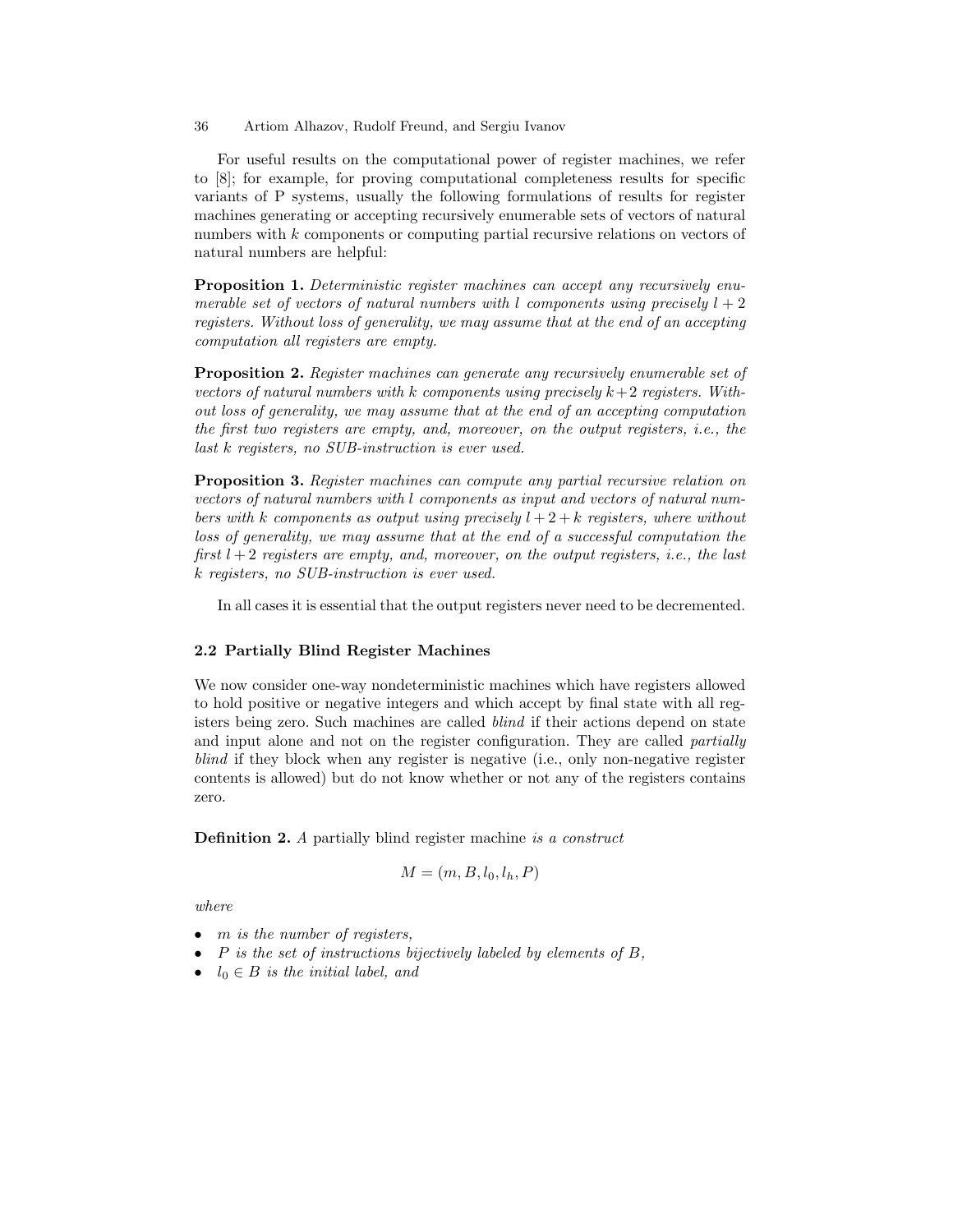•  $l_h \in B$  is the final label.

The instructions of  $M$  can be of the following forms:

- $p : (ADD(r), q, s), with p \in B \setminus \{l_h\}, q, s \in B, 1 \leq r \leq m.$ Increase the value of register r by one, and non-deterministically jump to instruction q or s.
- $p:(SUB(r), q), with p \in B \setminus \{l_h\}, q \in B, 1 \leq r \leq m.$ If the value of register  $r$  is not zero then decrease the value of register  $r$  by one and jump to instruction  $l_2$ , otherwise abort the computation.
- $\bullet$   $l_h$  : HALT. Stop the execution of the register machine.

Again, a configuration of a partially blind register machine is described by the contents of each register and by the value of the current label, which indicates the next instruction to be executed.

A computation works as for a register machine, yet with the restriction that a computation is aborted if one tries to decrement a register which is zero. Moreover, computing, accepting or generating now also requires all registers (except output registers) to be empty at the end of the computation.

#### 2.3 P Systems

The standard model of hierarchical P systems can be defined as follows, for example, see [11] for several variants:

**Definition 3.** A (hierarchical) P system of degree  $m \geq 1$  is a construct

$$
\Pi=(O,\mu,w_1,\ldots,w_m,R_1,\ldots,R_m,i_0)
$$

where

- O is the alphabet of objects;
- $\mu$  is a membrane structure of degree m with membranes labeled in a one-to-one manner with the natural numbers  $1, \ldots, m$ ;
- $w_1, \ldots, w_m \in O^*$  are the multisets of objects initially present in the m regions of  $\mu$ ;
- $R_i, 1 \leq i \leq m$ , are finite sets of evolution rules over O associated with the regions 1, 2, ..., m of  $\mu$ ; these evolution rules are of the forms  $u \to v$  where and u is a multiset over O and v is a string from  $((O \setminus C) \times \{here, out, in\})^*$ ;
- $i_0 \in \{0, 1, \ldots, m\}$  indicates the output region of  $\Pi$ .

The membrane structure and the multisets in  $\Pi$  constitute a *configuration* of the P system; the *initial configuration* is given by the initial multisets  $w_1, \ldots, w_m$ . A transition between configurations is governed by the application of the evolution rules, which is done in the maximally parallel way, i.e., only applicable multisets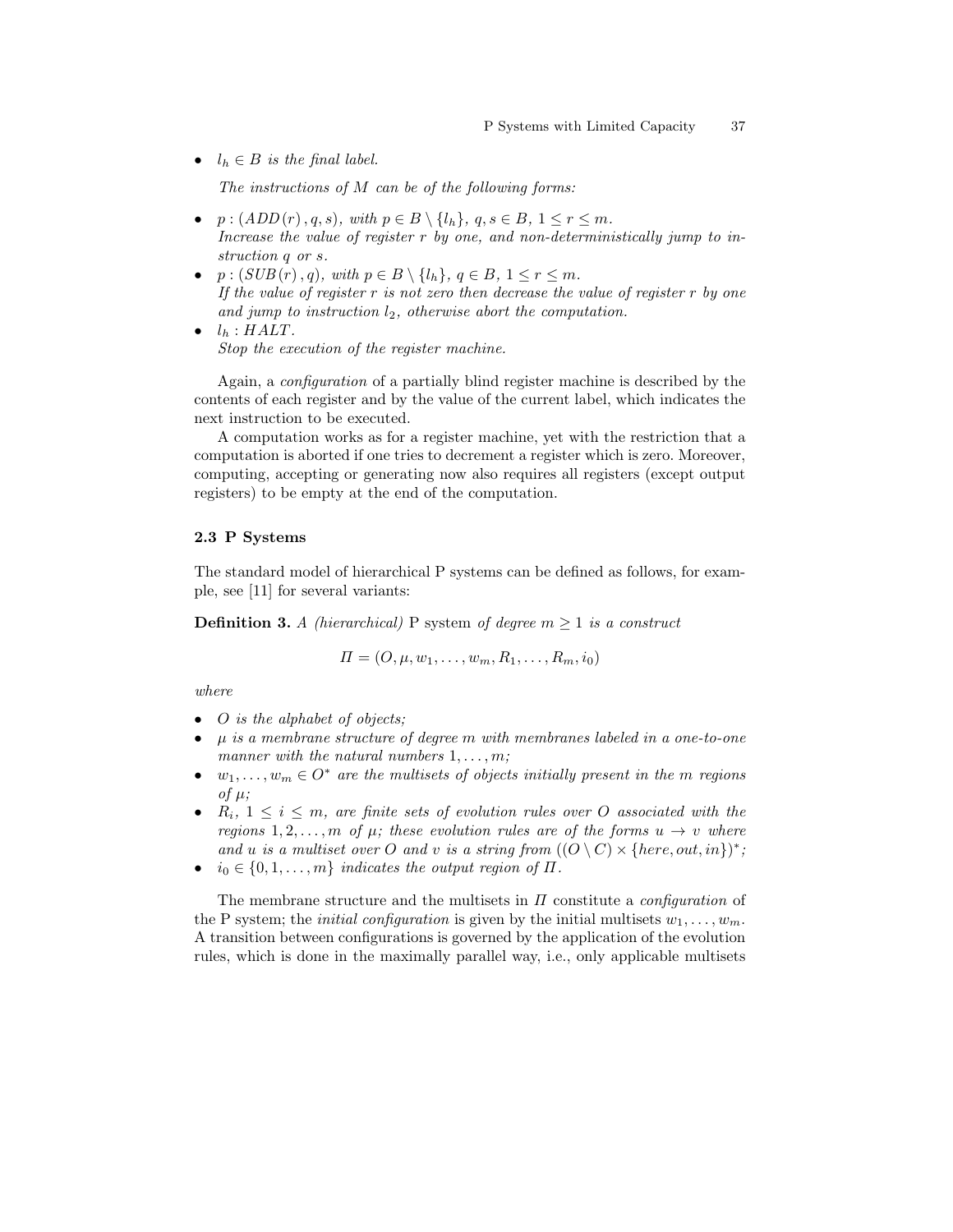of rules which cannot be extended by further rules are to be applied to the objects in all membrane regions.

The application of a rule  $u \to v$  in a region containing a multiset M results in subtracting from  $M$  the multiset identified by  $u$ , and then in adding the multiset identified by v. The objects can eventually be transported through membranes due to the targets in and out.

The P system continues with applying multisets of rules in the maximally parallel way until there remain no applicable rules in any region of  $\Pi$ . Then the system halts. We consider the number of objects from O contained in the output region  $i_0$  at the moment when the system halts as the *result* of the underlying computation of  $\Pi$ . The set of results of all computations possible in  $\Pi$  is called the set of natural numbers *generated by*  $\Pi$  and it is denoted by  $N(\Pi)$  if we only count the total number of objects in the output membrane; if we distinguish between the multiplicities of different objects, we obtain a set of vectors of natural numbers denoted by  $Ps(\Pi)$ . We refer to [11] for further details and examples.

A special variant of P systems uses so-called catalysts, which are objects which allow other objects to evolve, but never evolve themselves.

**Definition 4.** A catalytic P system of degree  $m \geq 1$  is a construct

$$
\Pi = (O, C, \mu, w_1, \dots, w_m, R_1, \dots, R_m, i_0)
$$

where  $C \subseteq O$  is the alphabet of catalysts; the evolution rules are of the forms  $ca \rightarrow cv$  or  $a \rightarrow v$ , where c is a catalyst, a is an object from  $O \setminus C$ , and v is a string from  $((O \setminus C) \times \{here, out, in\})^*$ ; the other ingredients are defined as for hierarchical P systems in Definition 3. A catalytic P system is called purely catalytic if all rules are catalytic ones.

Since the beginning, the question how many catalysts are needed in catalytic and purely catalytic P systems for obtaining computational completeness has been a challenging theoretical question. The following result was shown in [7], establishing a lower bound for the computational power of catalytic P systems with only one catalyst:

**Proposition 4.** Catalytic P systems with only one catalyst have at least the computational power of partially blind register machines.

*Example 1.* In [7] it was shown that the vector set

$$
S = \{(n, m) \mid 0 \le n, n \le m \le 2^n\}
$$

(which is not semi-linear) can be generated by some (even extended version of a) PBRM and therefore by a P system with only one catalyst and 19 rules.

As already shown in [6], register machines with  $n \geq 2$  decrementable registers can be simulated by catalytic P systems with  $n$  catalysts and by purely catalytic P systems with  $n + 1$  catalysts.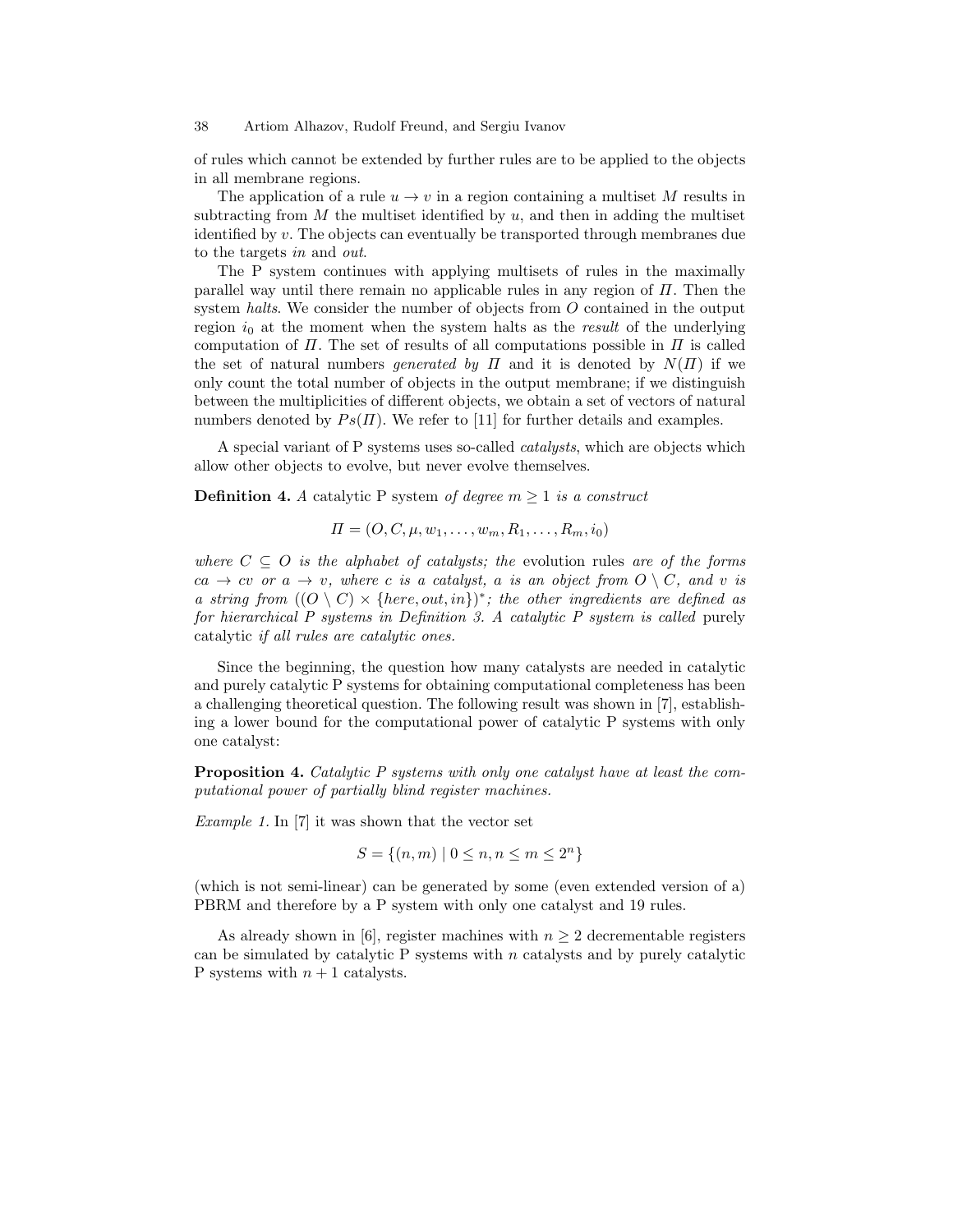# 3 Limited Capacity

In most of the variants of P systems considered in the literature the number of objects in a membrane region is not limited. In this paper, we propose a variant in which the number of objects a membrane may contain is bounded, with the bound already being given in the definition of the system.

In this paper we consider two variants of limiting the capacity – limiting the total capacity of objects in a cell and only limiting the capacity of specific objects in a cell, respectively.

**Definition 5.** A P system with per-membrane limited capacity is the following construct:

$$
\Pi = (O, \mu, w_1, \dots, w_n, k_1, \dots, k_n, R_1, \dots R_n, i_0),
$$

where  $k_i \in \mathbb{N} \cup \{\infty\}$  is the total capacity of membrane i,  $1 \leq i \leq n$ , meaning that, for  $|v_i|$  denoting the contents of memrane i in the current configuration, the condition  $|v_i| \leq k_i$  must always be enforced, unless  $k_i = \infty$ . The other components of the tuple are as in Subsection 2.3.

Definition 6. A P system with per-symbol limited capacity is the following construct:

 $\Pi = (O, \mu, w_1, \ldots, w_n, K_1, \ldots, K_n, R_1, \ldots, R_n, i_0),$ 

where  $K_i: O \to \mathbb{N} \cup \{\infty\}$  are functions defining the per-symbol capacity of membrane i. The condition  $w_a \leq K(a)$  must therefore be enforced at all times, for any  $a \in O$ , unless  $K(a) = \infty$ .

In this paper, we will focus on P systems with per-symbol limited capacity.

Remark 1. We immediately remark that the flattening technique which is folklore in the membrane computing community can be applied in the case of P systems with per-symbol limited capacity. Without loss of generality, we therefore in Section 4 will only consider 1-membrane systems, which can be written in a simplified version as follows with omitting the trivial membrane structure and taking the skin membrane 1 as the output membrane:

 $\Pi = (O, w, K, R)$  and  $\Pi = (O, C, w, K, R)$  for catalytic P systems.

## 3.1 Semantics of Limited Capacity

What should happen if a membrane is about to exceed its capacity (total or persymbol)? Multiple kinds of behaviors may be considered, for example the following variants: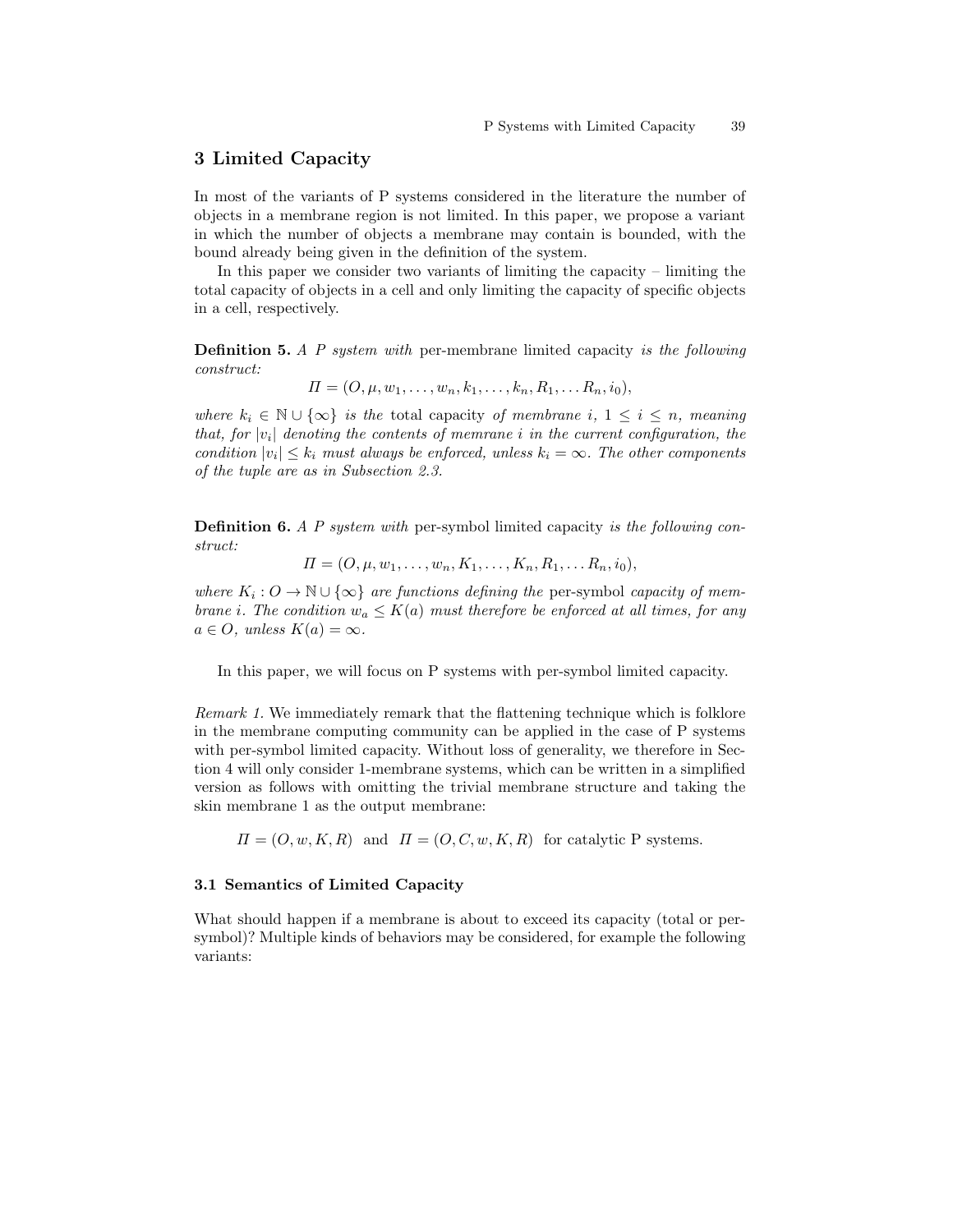- 40 Artiom Alhazov, Rudolf Freund, and Sergiu Ivanov
- 1. Blocking behavior: Prohibit the application of (multisets of) rules which would produce more objects. Attempting to apply such rules blocks the system, and yields no result.
- 2. Destructive behavior: Completely remove the offending membrane from the system, together with its contents.
- 3. Dissolutive behavior: Dissolve the offending membrane, dumping its contents into its parent membrane; in this case, (one of) the parent membrane(s) must allow for more objects, as otherwise the whole system would be dissolved.
- 4. Separation behavior: Divide the offending membrane separating its contents across the child membranes. Since every child membrane only receives a part of the contents of the parent, the capacity constraints may be satisfied.

The separation behavior may be useful for P systems with active membranes, whereas the first three behaviors may also be applied for hierarchical P systems.

In this paper, we focus on the blocking behavior, see 1. Yet there are still at least two possible semantics for the blocking behavior itself under the maximally parallel derivation mode:

- Semantics 1: Take all the applicable multisets of rules in the maximally parallel derivation mode, but discard all those multisets which would violate the constraints.
- Semantics 2: Take all the applicable multisets of rules in the asynchronous derivation mode, discard the multisets which would violate the constraints, and then pick the non-extendable, i.e., maximal multisets out of these applicable multisets of rules.

To illustrate the difference between these two semantics, consider the following 1-membrane system with limited capacity:

$$
\left[\n \begin{array}{c}\n a \rightarrow c \\
b \rightarrow c \\
a b\n \end{array}\n \right]
$$

It can formally be written as

$$
\Pi_{ab} = (\{a, b\}, ab, K_{ab}, \{a \rightarrow c, b \rightarrow c\})
$$

where  $K_{ab}(c) = 1$  and  $K_{ab}(a) = K_{ab}(b) = \infty$ .

In the case of Semantics 1, no multisets of rules not violating the constraint of limiting the capacity of symbols  $c$  in the resulting configuration would be applicable, and the P system will block/abort this computation.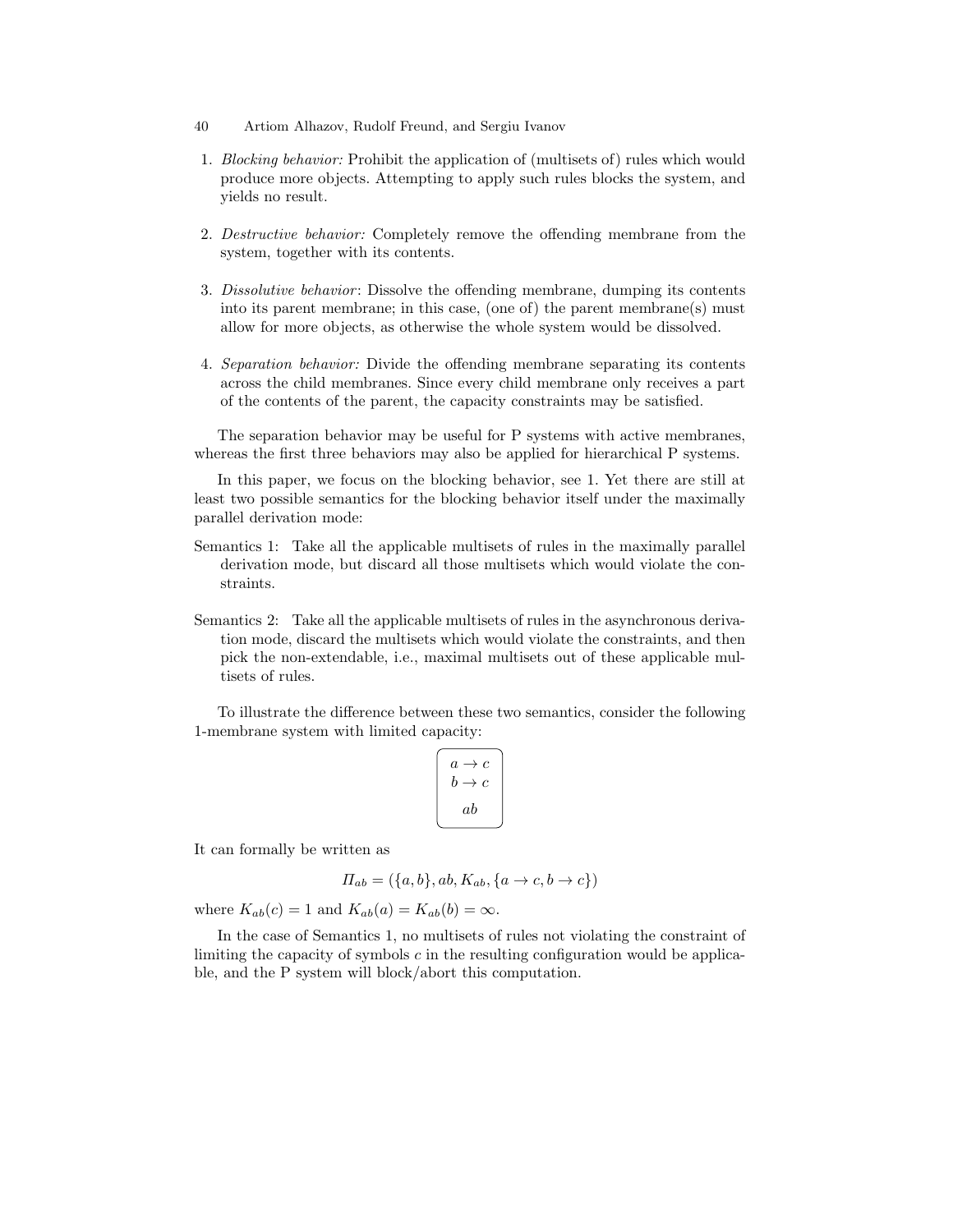On the other hand, under Semantics 2,  $\Pi_{ab}$  would be allowed to apply *either*  $a \rightarrow c$  or  $b \rightarrow c$ , but not both.

# 4 Computational Power

In this section we investigate the computational power of P systems with limited per-symbol capacity: when operating with Semantics 1, they at least can simulate partially blind register machines in real time; when operating with Semantics 2, they can simulate any register machines and therefore are computationally complete.

#### 4.1 Semantics 1 Allows for Simulating a PBRM in Real Time

In this subsection, we will show that P systems with limited per-symbol capacity operating under Semantics 1 can simulate partially blind register machines (PBRM) in real time: an instruction of the register machine is simulated in one step of the P system. An additional cleanup procedure at the end of the computation takes 3 more steps. In comparison with the result stated in [7] showing that P systems with one catalyst can simulate partially blind register machines (without any further ingredients), we here obtain a real-time simulation, whereas the result there needs a cycle of  $n+3$  for each step of the register machine, with n being the number of decrementable registers.

Theorem 1. Catalytic P systems with one catalyst and per-symbol limited capacity operating with Semantics 1 can simulate partially blind register machines (PBRM) in real time, plus three additional cleanup steps at the end of the computation.

Proof. Consider an arbitrary partially blind register machine

$$
M=(m,B,l_0,l_h,P).
$$

The following proof is given for the most general case of a partially blind register machine computing a partial recursive function on vectors of natural numbers with  $l$  components as input and vectors of natural numbers with  $k$  components as output using n of decrementable registers, no matter how many of them are the first  $l$ input registers and the working registers, respectively. Moreover, we may assume that on the output registers, i.e., the last  $k$  registers, no  $SUB\text{-}instruction$  is ever used. On the other hand, the computation of the PBRM yields a result if and only if at the end of the computation all registers except the output registers are empty.

We now construct the P system

$$
\Pi = (O, \{c\}, w_0, K, R)
$$

with per-symbol limited capacity operating under Semantics 1 and simulating the PBRM M.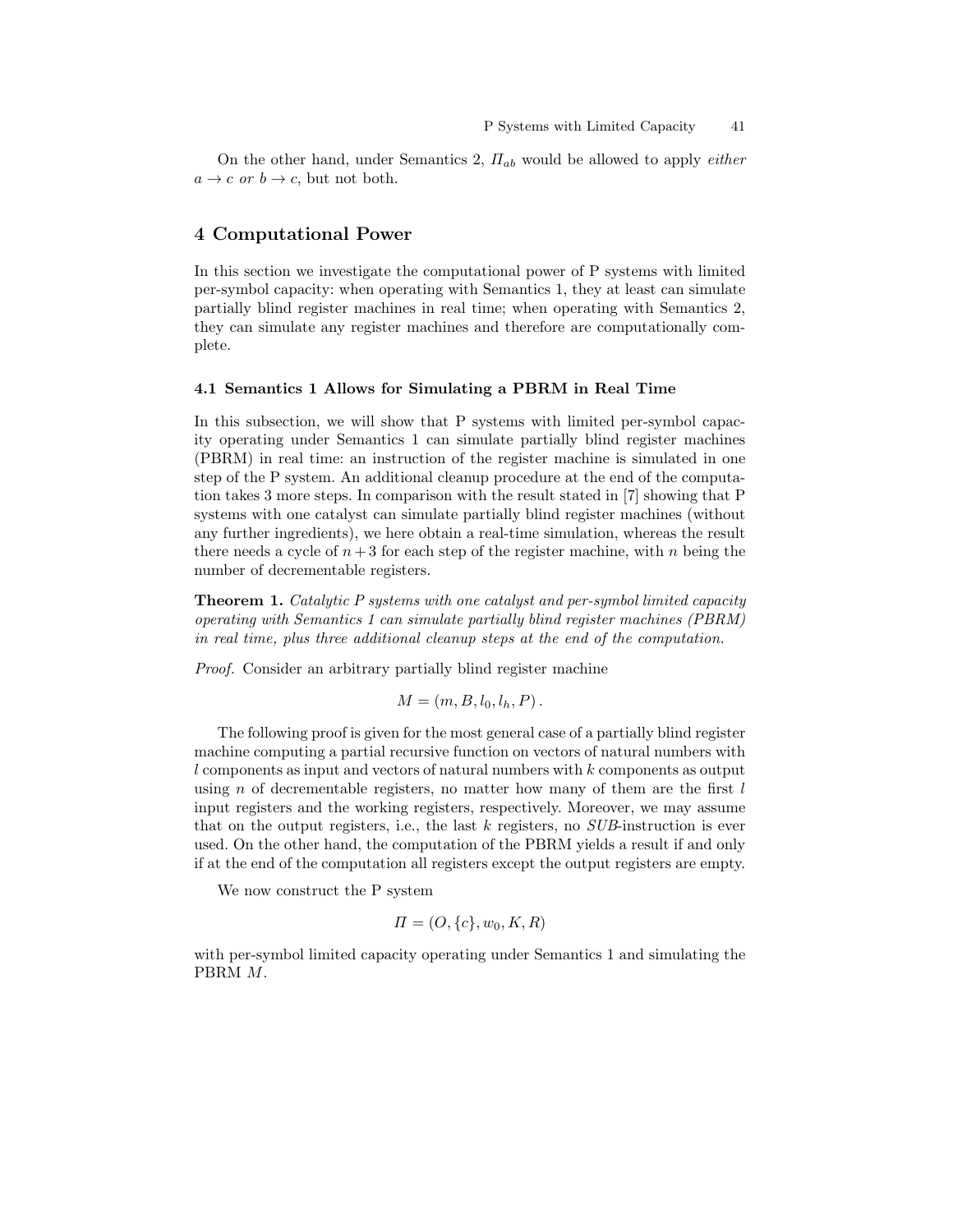The set of objects of the construction includes register symbols  $a_r$  for representing the contents of register r, the catalyst c, and the state symbols  $p \in B$ . Moreover, we use decrement witness symbols  $\lambda_r$  for every decrementable register  $r, 1 \leq r \leq n$ , as well as the catalyst c and the trap symbol  $\#$  and, finally, the additional symbols  $a_0, \lambda_0, l_{h'}$ . As we will see later,  $a_0$  can be interpreted as a register symbol for an additional decrementable register 0, which during the whole computation has the value 1, i.e., in every configuration we have exactly one copy of  $a_0$ , and it is only eliminated in the final cleanup procedure.

Now let  $B_{SUB(r)}$  denote the set of labels of  $SUB\text{-}instruction$   $p:(SUB(r), q)$  of decrementable registers  $r, B_{SUB} = \bigcup_{1 \leq r \leq n} B_{SUB(r)},$  and  $B_{ADD}$  denote the set of labels of *ADD*-instructions, i.e.,  $B = B_{ADD} \cup B_{SUB}$ .

Observing that  $n = m - k$ , in total we get the following set of objects:

$$
O = \{a_r \mid 0 \le r \le m\} \cup B \cup \{l_{h'}\} \cup D \cup \{c, \# \},
$$
  

$$
D = \{\lambda_r \mid 0 \le r \le n\}.
$$

The capacity of the symbols in  $D$  is limited to 1, while all other symbols may appear in an unlimited number of copies:

$$
K(\lambda_r) = 1, \quad 0 \le r \le n,
$$
  

$$
K(x) = \infty, \quad x \in O \setminus D.
$$

Moreover, let  $D_{\emptyset}$  denote the multiset containing exactly one copy of each object in  $D$  and  $D_r$  the multiset containing exactly one copy of each object in  $D$  except  $\lambda_r$ .

Then the starting configuration of the P system is defined as

$$
w_0 = c l_0 D_\emptyset a_0 \alpha_0,
$$

where  $\alpha_0$  is the multiset encoding the initial values of the registers.

The set of rules now is going to be described in several parts below.

First, we want all symbols in  $D$  to disappear after one step:  $\lambda_r \to \lambda \in R$  for all  $0 \leq r \leq n$ . We also include the traditional trap rule  $\# \to \# \in R$ .

Increment  $p:(ADD(r), q, s)$ :

To simulate the ADD instruction  $p:(ADD(r), q, s)$  without letting the catalyst block the system or do unwanted decrements, the catalyst is forced to process the state symbol:

$$
cp \to cqa_r D_\emptyset \qquad cp \to csa_r D_\emptyset \qquad p \to \#.
$$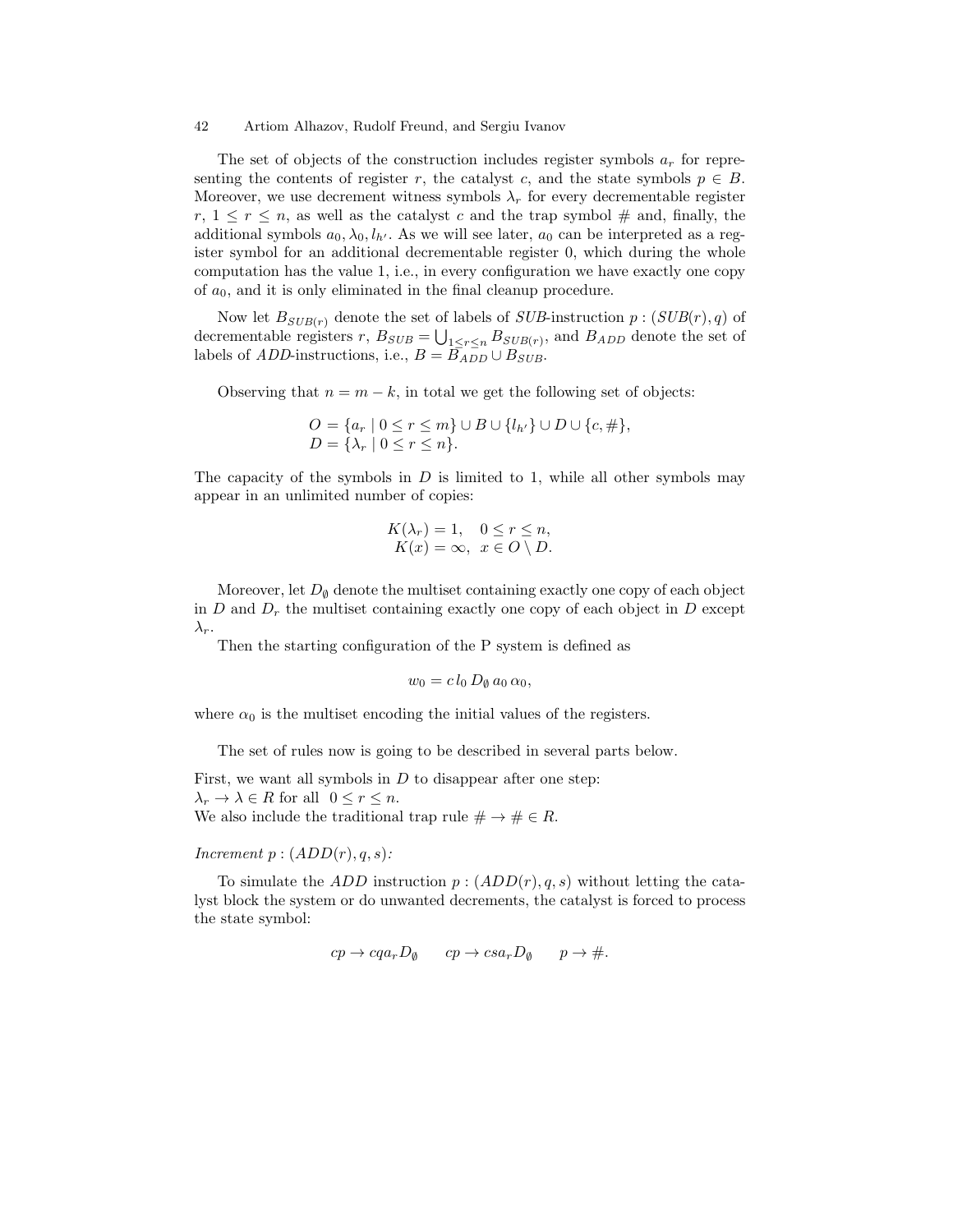When the label of an *ADD* instruction is present in the configuration, the catalyst cannot act on any of the register symbols  $a_r$ ,  $0 \le r \le m$ , because this would leave the state symbol  $p$  to be transformed to  $\#$  due to the maximally parallel derivation mode. This evolution will not violate the capacity constraints, but introducing the trap symbol will prevent the system from ever halting. Therefore, the catalyst must be used in one of the two rules simulating the increment. Incidentally, these rules also replenish the supply of the symbols from D.

### Decrement  $p:(SUB(r), q)$  (no zero test):

Consider the configuration  $c p D_{\theta} a_0 \alpha$ , where  $\alpha$  is a string of register symbols describing the current contents of the registers. The following rules have to be applied in this configuration:

$$
p \to qD_r \qquad ca_r \to c\lambda_r.
$$

All the symbols from  $D_{\emptyset}$  from the *current* configuration will disappear in the next configuration. The rule  $p \to qD_r$  will reintroduce almost all of the symbols, except for the particular  $\lambda_r$  corresponding to the register to be decremented. This allows  $ca_r \rightarrow c\lambda_r$  to be applied in the *current* step, because in the next configuration there is still room for  $\lambda_r$ . All catalytic rules involving a wrong  $\lambda_{r'}$  (and therefore a wrong  $a_{r'}$  cannot be applied, because they would introduce a second instance of  $\lambda_{r'}$ , thus blocking the system.

Therefore, the only possible evolution from the configuration  $c p D_{\theta} a_0 \alpha$  is to the configuration  $c q D_{\emptyset} a_0 \beta$  where  $\beta = \alpha - a_r$ . Note that if the expected register symbol  $a_r$  is not present in  $\alpha$ , then there will be no non-extendable multiset of rules including the correct  $ca_r \to c\lambda_p$ , because then at least the rule  $ca_0 \to c\lambda_0$  described below would become applicable, thus blocking (aborting) the computation without producing any result. This behavior corresponds to a crash in the PBRM when it tries to decrement a register which is already empty.

#### Final zero test, cleanup, and halting:

The simulation of the decrement instruction on register r only works correctly when there are still some register symbols  $a_r$  left. Indeed, as already mentioned above, in order to force the computation in the P system to abort if a decrement on an empty register would be tried, we at least would have the rule  $ca_0 \rightarrow c\lambda_0$ , but as long as the decrement symbol  $\lambda_0$  is re-introduced by applying a rule  $p \to qD_r$ simulating a decrement on register  $r$ , the computation in the  $P$  system will be forced to crash as two symbols  $\lambda_0$  are not allowed in a configuration.

On the other hand, if finally, the PBRM has reached a configuration with all decrementable registers  $r, 1 \leq r \leq n$  being empty, we have to allow for a final zero test: in this case the rule  $ca_0 \rightarrow c\lambda_0$  is welcome to be applied if we have reached the final (halting) label  $l_h$ :

$$
l_h \to l_{h'} D_{\lambda_0} \qquad ca_0 \to c\lambda_0
$$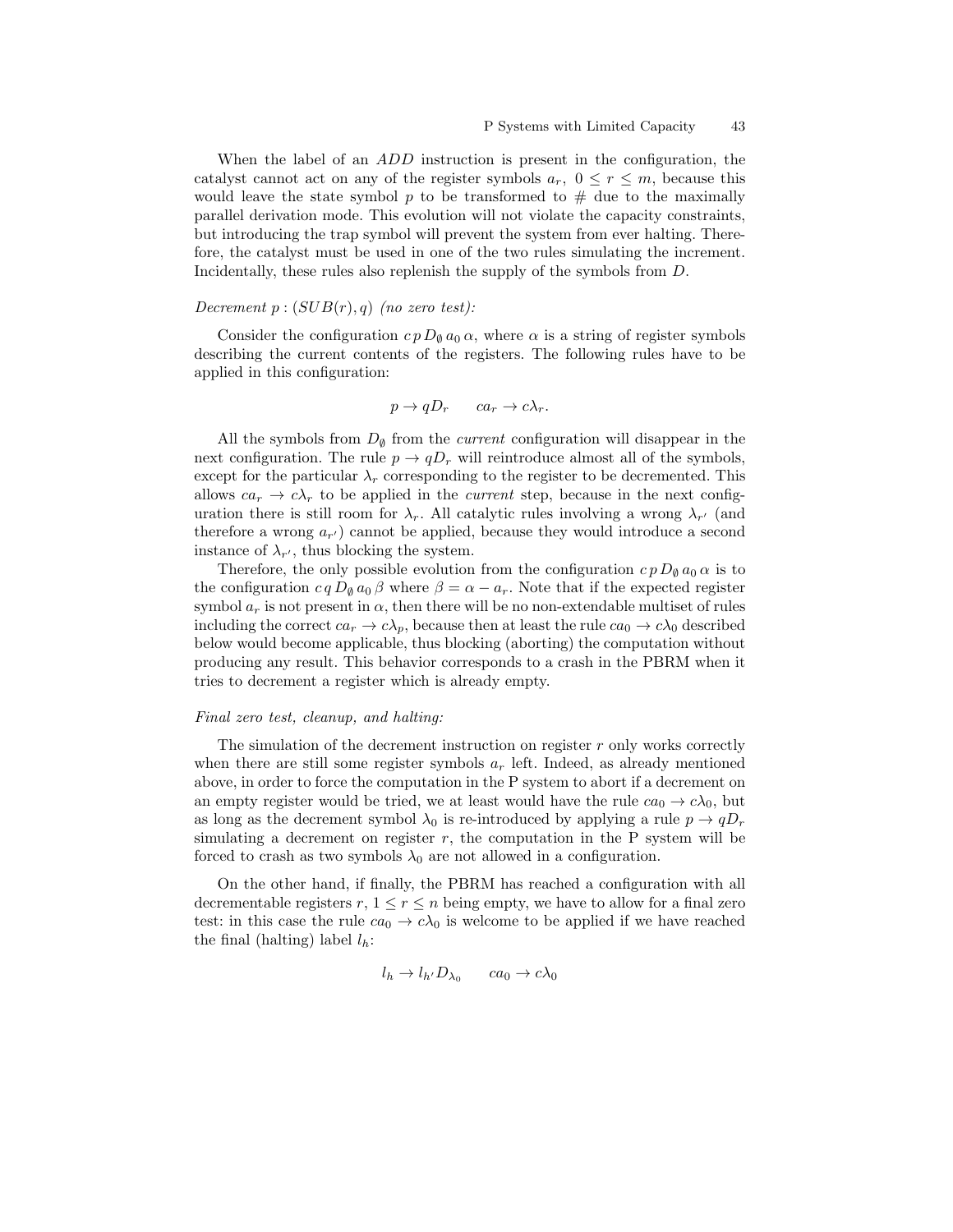The additional label  $l_{h'}$  is used to check whether all decrementable registers are empty as required for a computation of the PBRM to be successful:

$$
l_{h'} \to D_{\lambda_0} \qquad ca_r \to c \# \lambda_0, 1 \le r \le n
$$

In this step, the catalyst is free to use one of the rules  $ca_r \rightarrow c \# \lambda_0$  for any non-empty register r without violating the limiting condition for  $\lambda_0$ , hence, the trap symbol  $#$  is introduced if and only if any of the decrementable registers is not empty.

If all decrementable registers have been empty, in the final step, the system will just erase the symbols of  $D_{\lambda_0}$ , which will disappear and the system will halt with only symbols  $a_r$  for the output registers  $n + 1 \le r \le m$ .

This final cleanup phase takes one step to erase  $a_0$ , one more step to test the presence of register symbols  $a_r$ ,  $1 \leq r \leq n$ , and one final step to erase the last symbols of  $D_{\lambda_0}$ . Hence, in a successful computation this final phase takes three steps.

In the case of the simulation of a non-successful computation of the PBRM, there may be many more steps applying rules  $ca_r \to c \# \lambda_0$ , possibly already in the second step, but with the trap rule  $\# \to \# \in R$  causing an infinite computation we need not take care about this situation in detail.  $\Box$ 

Remark 2 (Trapping by limited capacity). Instead of having the rule  $\#\to\#$  to implement the trap symbol as a guarantee for an infinite computation and thus for any computation introducing it to not be successful, we can limit its capacity to 1 and use rules of the form  $u \to v \# \#$  instead of  $u \to v \#$ . Alternatively, we could limit the capacity of # to 0, meaning that even having to pick the rule  $u \to v \#$ will already block the evolution. This means that, if all non-extendable multisets of rules contain a rule of the form  $u \to v \#$ , then we must discard all multisets, thereby blocking the evolution without producing any result. This blocking of computations reflects the concept of using toxic objects as introduced in [2].

#### 4.2 Semantics 2 Allows for Computational Completeness

In this subsection, we show that (purely catalytic) P systems with limited persymbol capacity are computationally complete when operating with Semantics 2 without any additional ingredients.

Remark 3 (Simulating catalytic rules). We first observe that when operating with Semantics 2 we can limit the parallelism of a non-cooperative rule by producing a marker symbol whose capacity is limited to one. For example, consider the rule  $p: a \to u\lambda_p$  together with the rule  $\lambda_p \to \lambda$  and the limiting condition  $K(\lambda_p) = 1$ , i.e., the symbol  $\lambda_p$  may not appear in more than one copy. Then, in any multiset of rules allowed to be applied  $\lambda_p$  may appear in at most one copy. This effectively prohibits applying  $p$  more than once in any step.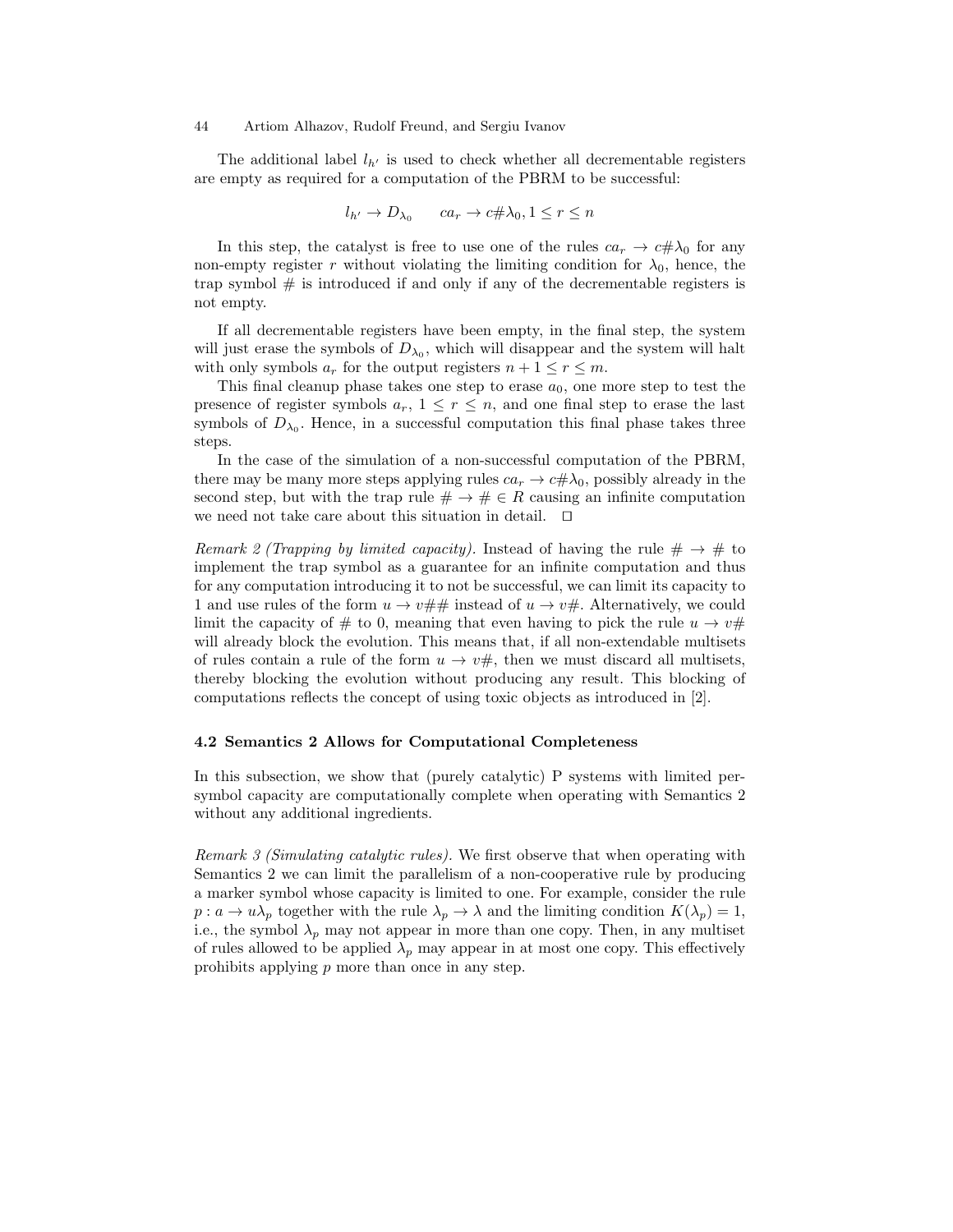Moreover, we can ensure that the rules compete for the marker symbol just as catalytic rules would compete for a catalyst. For example, consider two catalytic rules  $ca \rightarrow cu$  and  $cb \rightarrow cv$ . These two rules cannot be applied at the same time, even if both  $a$  and  $b$  are present, because the catalyst is only present in a single copy. We can ensure the same mutual exclusion by having the symbol  $\lambda_c$  with the capacity limited to 1 ( $K(\lambda_c) = 1$ ), and the rules  $a \to u\lambda_c$  and  $b \to v\lambda_c$ .

Remark 4 (No catalysts needed). As elaborated in Remark 3, catalytic rules can be replaced by non-cooperative rules, i.e., P systems with per-symbol limited capacity operating with Semantics 2 do not need catalysts for simulating purely catalytic P systems.

All together, these observations imply the following results:

Theorem 2. P systems with per-symbol limited capacity operating with Semantics 2 without catalysts can simulate purely catalytic P systems.

Since purely catalytic P systems are computationally complete, for example see [6], we immediately derive the following corollary.

Corollary 1. P systems with per-symbol limited capacity operating with Semantics 2 are computationally complete, even without using catalysts.

Remark 5 (Trapping by limited capacity). When following the proofs as given in [6] for simulating register machines by [purely] catalytic P systems, often rules introducing the trap symbol # as well as the rule  $\# \to \#$  are used to guarantee an infinite computation and thus any computation introducing it to not be successful. As already explained in Remark 2, we can avoid these rules by limiting the capacity of the trap symbol to 1 and use rules of the form  $u \to v \# \#$  instead of  $u \rightarrow v \#$ , or alternatively, limit the capacity of  $\#$  to 0, meaning that even having to pick the rule  $u \to v \#$  will already block the computation.

# 5 Conclusion

In this paper, we have introduced the idea of bounding the number of symbols that may appear in the membranes of a P systems. This is a quite natural restriction to consider, given that actual biological membranes are of limited capacity, too. We defined limited total and per-symbol capacities, and defined two possible semantics for handling the overflow. We then showed that Semantics 1 allows noncooperative P systems to simulate partially blind register machines in real time, with 3 additional cleanup steps at the end of the computation. We also showed that non-cooperative P systems operating under Semantics 2 of limited capacity directly simulate purely catalytic P systems (in real time), yet without needing catalysts, and therefore are computationally complete.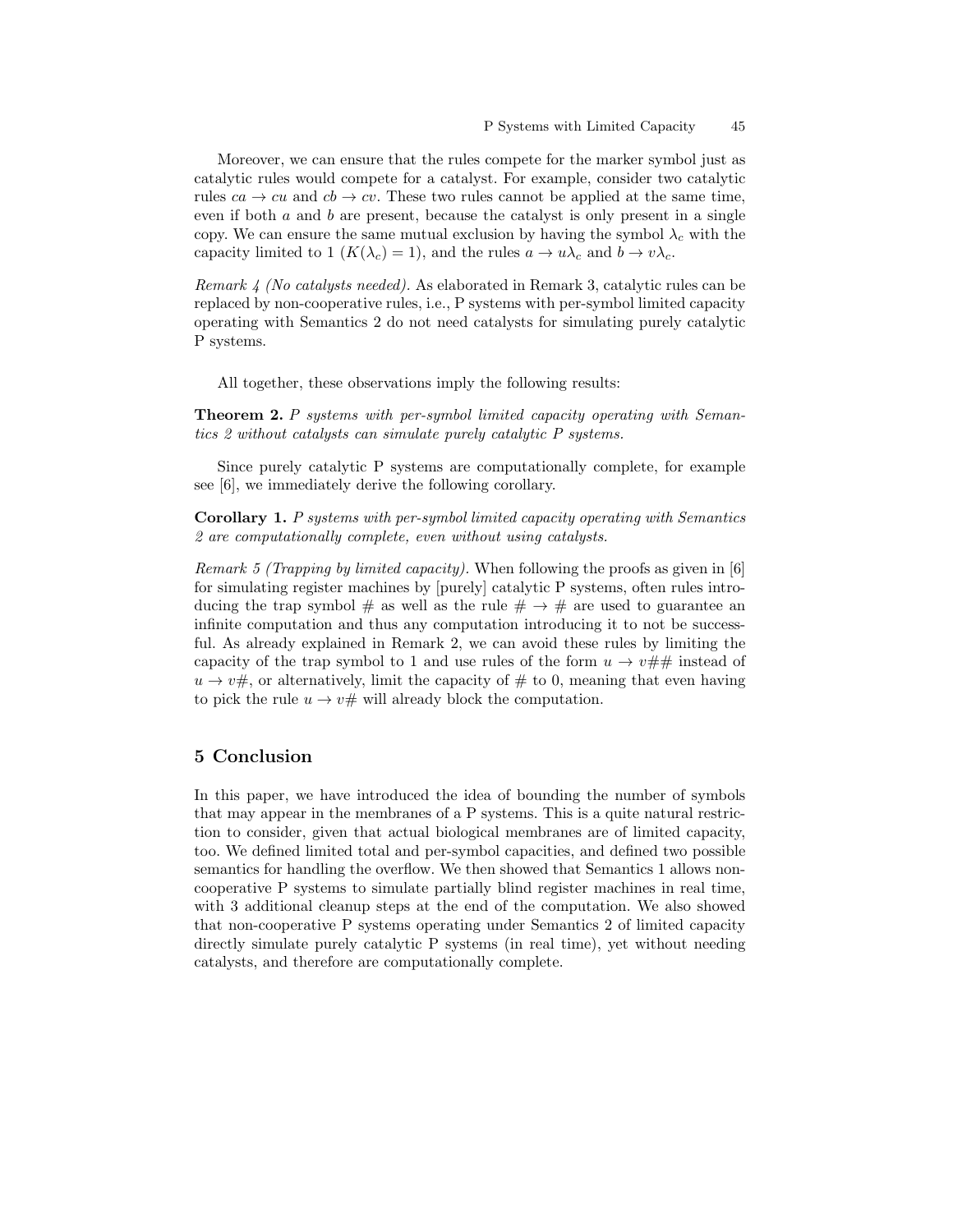This paper only scratches the surface of the study of P systems with limited capacity. One immediate open problem is that of computational completeness of (catalytic, purely catalytic) P systems with limited capacity operating with Semantics 1 or else characterizing the computational power of these systems.

Furthermore, Section 3 gives three more different behaviors which P systems may adopt when their membranes overflow. In particular, the separation and the dissolutive behaviors may even better represent the phenomena one would expect to observe in overfull membranes in biological cells.

#### Acknowledgements

The ideas, concepts, and results described in this paper have mainly been developed in the inspiring atmosphere of the  $18^{th}$  Brainstorming Week on Membrane Computing during the first week of February 2020 in Sevilla.

Sergiu Ivanov is partially supported by the Paris region via the project DIM RFSI n<sup>∘</sup>2018-03 "Modèles informatiques pour la reprogrammation cellulaire".

### References

- 1. Artiom Alhazov. P systems without multiplicities of symbol-objects. Inf. Process. Lett.,  $100(3):124-129$ ,  $2006$ .
- 2. Artiom Alhazov and Rudolf Freund. P systems with toxic objects. In Marian Gheorghe, Grzegorz Rozenberg, Arto Salomaa, Petr Sosík, and Claudio Zandron, editors, Membrane Computing – 15th International Conference, CMC 2014, Prague, Czech Republic, August 20–22, 2014, Revised Selected Papers, volume 8961 of Lecture Notes in Computer Science, pages 99–125. Springer, 2014.
- 3. Artiom Alhazov, Rudolf Freund, and Sergiu Ivanov. Length P systems. Fundam. Inform., 134(1-2):17–37, 2014.
- 4. Artiom Alhazov, Rudolf Freund, and Agustin Riscos-Núñez. Membrane division, restricted membrane creation and object complexity in P systems. Int. J. Comput. Math., 83(7):529–547, 2006.
- 5. Jürgen Dassow and Gheorghe Păun. Regulated Rewriting in Formal Language Theory. Springer, 1989.
- 6. Rudolf Freund, Lila Kari, Marion Oswald, and Petr Sosík. Computationally universal P systems without priorities: two catalysts are sufficient. Theoretical Computer Science, 330(2):251–266, 2005.
- 7. Rudolf Freund and Petr Sosík. On the power of catalytic P systems with one catalyst. In Grzegorz Rozenberg, Arto Salomaa, José M. Sempere, and Claudio Zandron, editors, Membrane Computing – 16th International Conference, CMC 2015, Valencia, Spain, August 17–21, 2015, Revised Selected Papers, volume 9504 of Lecture Notes in Computer Science, pages 137–152. Springer, 2015.
- 8. Marvin L. Minsky. Computation. Finite and Infinite Machines. Prentice Hall, Englewood Cliffs, NJ, 1967.
- 9. Gheorghe Păun. Computing with membranes. Journal of Computer and System Sciences, 61(1):108–143, 2000.
- 10. Gheorghe Păun. Membrane Computing: An Introduction. Springer, 2002.